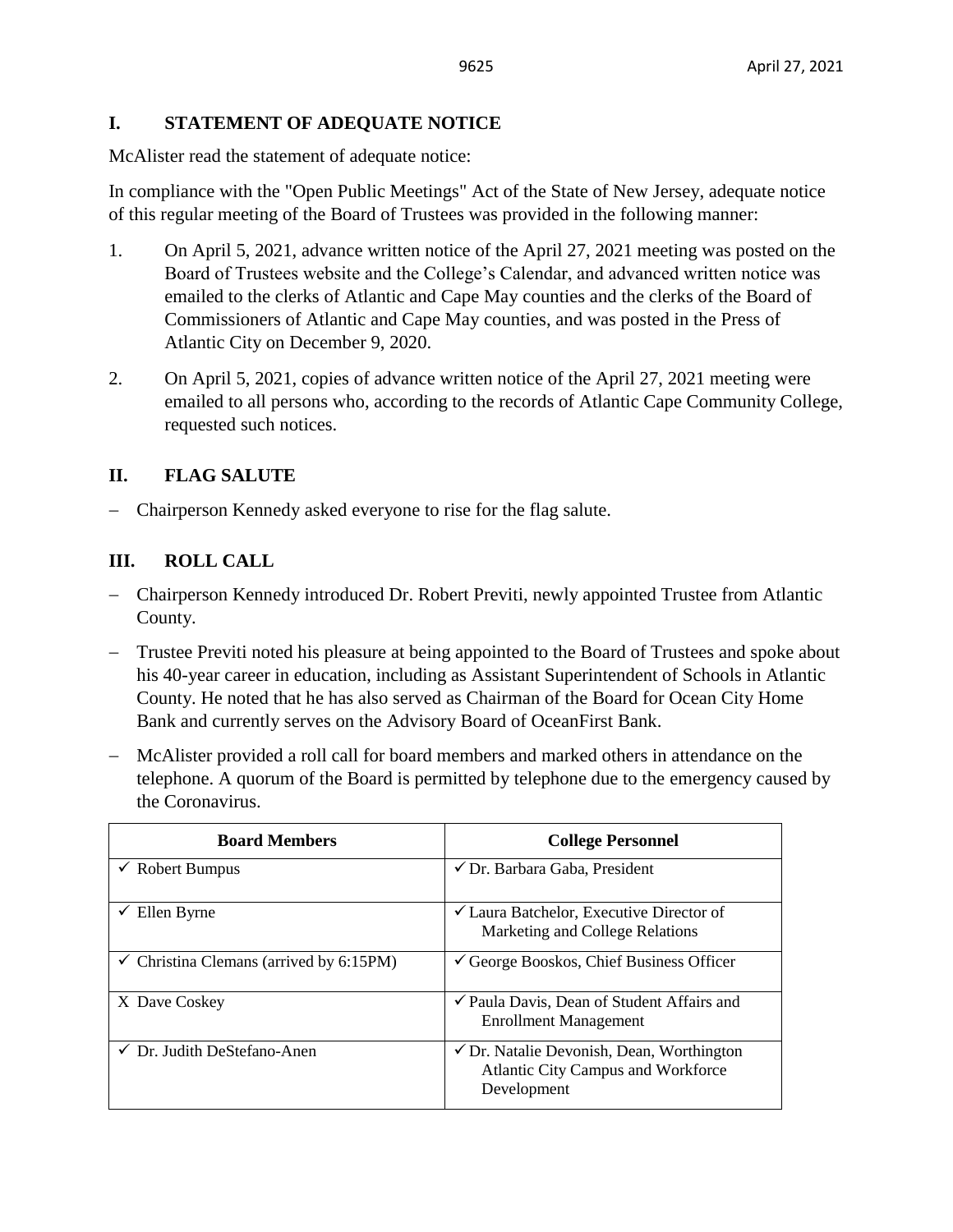| <b>Board Members</b>                              | <b>College Personnel</b>                                                                                                         |
|---------------------------------------------------|----------------------------------------------------------------------------------------------------------------------------------|
| $\checkmark$ Harrison Furman                      | √ Mark Hanko, Executive Director, Human<br>Resources                                                                             |
| $\checkmark$ James Kennedy                        | √ Leslie Jamison, Chief Financial Officer                                                                                        |
| $\checkmark$ Brian Lefke                          | √ Dr. Josette Katz, Vice President, Academic<br><b>Affairs</b>                                                                   |
| $\checkmark$ Maria K. Mento                       | √ Maria Kellett, Dean of Cape May County<br>Campus, Associate Dean of Resource<br>Development                                    |
| $\checkmark$ Daniel Money                         | √ Jean McAlister, Board Secretary, Chief of<br>Staff, and Dean of Resource Development                                           |
| X Valerie Myland                                  | √ Dr. Vanessa O'Brien-McMasters, Dean,<br>Institutional Research, Planning &<br>Effectiveness                                    |
| $\checkmark$ Donald J. Parker (arrived by 6:15PM) | √ John Piazza, Chief Information Officer                                                                                         |
| $\checkmark$ Dr. Robert Previti                   | <b>Legal Counsel</b><br>└ Lou Greco, Esq., Board Solicitor                                                                       |
| $\checkmark$ Maria Ivette Torres                  |                                                                                                                                  |
| <b>Public in Attendance</b>                       |                                                                                                                                  |
| ✓ Lily Chowdhury, Atlantic Cape Student           | Bonnie Lindaw, Chief Financial Officer,<br>County of Atlantic                                                                    |
| $\checkmark$ Rose Shaw, Atlantic Cape Student     |                                                                                                                                  |
| <b>Faculty and Staff in Attendance</b>            |                                                                                                                                  |
| √ Dr. Denise Coulter, Dean, Liberal Studies       | Gracellen Etherton, Senior Manager, Office<br>of the President / Board of Trustees<br><b>Operations and Resource Development</b> |
| ← Elizabeth Franchetti, Senior Clerk, Finance     | √ Caesar Niglio, Master Technician, Student<br>Affairs, ACCCEA                                                                   |
| $\checkmark$ Effie Russell, Professor, English    |                                                                                                                                  |

# **IV. CALL TO ORDER**

− Chairperson Kennedy called the meeting to order at 6:00PM on April 27, 2021.

# **V. PRESIDENT'S REPORT**

Dr. Gaba discussed the following: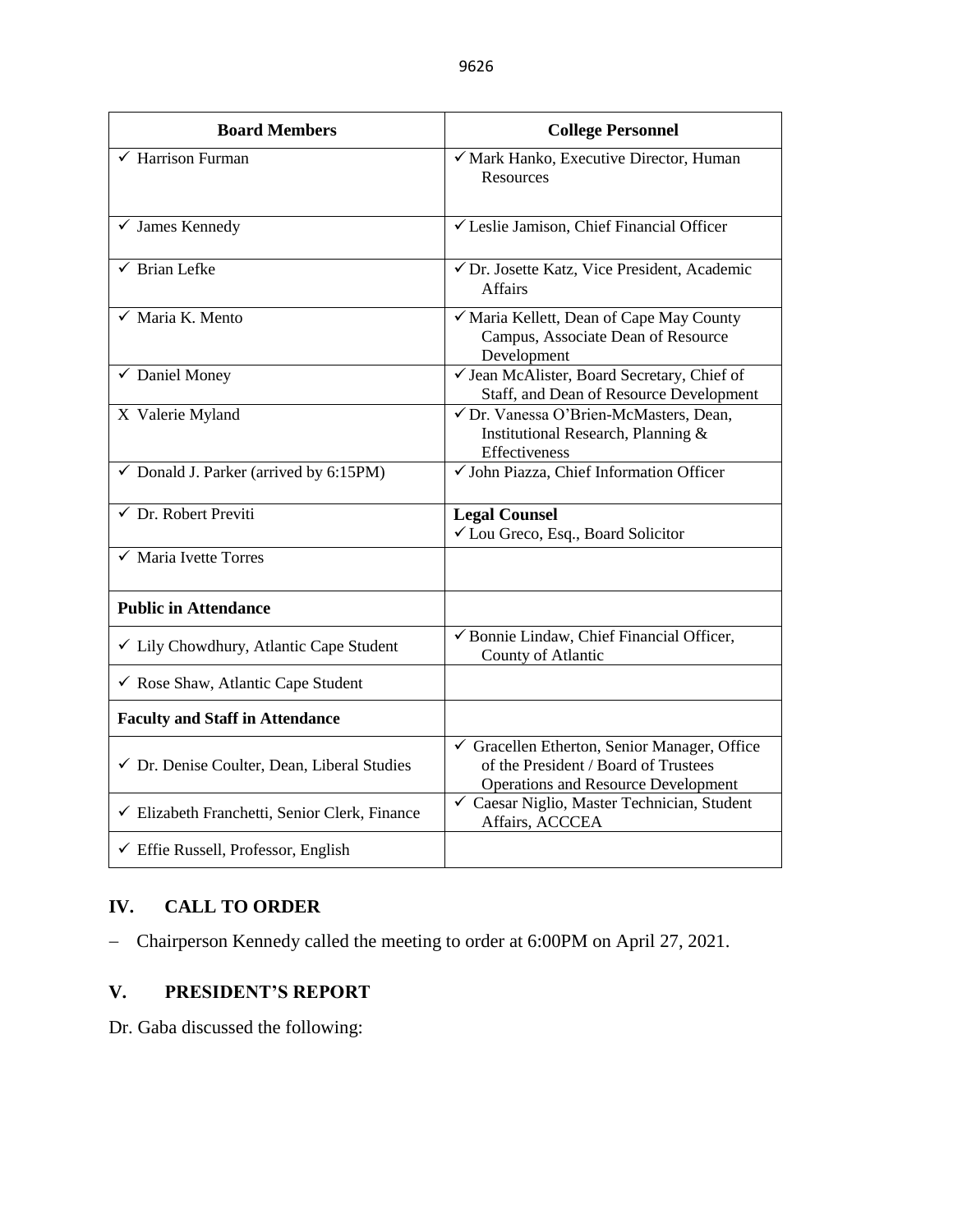# **COVID-19 Update**

− The COVID-19 pandemic has had a dramatic impact on colleges throughout the country, but in spite of the challenges, we continue to forge ahead so that when we are past the pandemic, residents of Atlantic and Cape May counties will look to us to restart their lives after being "paused" for so long.

## **Commencement**

- Plans are well underway for commencement which will be held in two-parts:
	- a. Drive-Through Commencement celebration without any speeches/remarks.
		- $\blacksquare$  May 19<sup>th</sup> Early College Graduation 34 high school graduates from Atlantic County Institute of Technology (ACIT), Middle Township High School, and Pleasantville High School will graduate from high school and the college at the same time.
		- $\blacksquare$  May 20<sup>th</sup> Graduation for all other graduates of the Class of 2021.
	- b. Virtual Graduation will air on June  $9<sup>th</sup>$  at 7PM. This event will include ceremonial speeches and photos from the Drive-Through ceremony.

## **Grants**

## *NJDCA Neighborhood Revitalization Tax Credit Program*

- − Atlantic Cape was awarded the \$50,000 planning grant which was submitted to the New Jersey Department of Community Affairs (NJDCA) Neighborhood Revitalization Tax Credit Program to develop a 10-year plan to revitalize Atlantic City's Inlet Neighborhood (Ward #1).
- − The development of the plan will incorporate a shared vision for the future revitalization of the Inlet Neighborhood, driven by residents and community stakeholders.
- − Our neighborhood partners include the City of Atlantic City, Atlantic City Housing Authority, Atlantic City Board of Education, Absecon Lighthouse, North Beach Homeowners Association, Boraie Development, AtlantiCare, Jewish Family Services, Volunteers of America, Stockton University, Boys and Girls Club of Atlantic City, Police Athletic Association, and the Casino Reinvestment Development Authority (CRDA).

## **University Partnerships**

# *Rutgers University–Camden Scholarship at Atlantic Cape Community College – Mays Landing Campus*

- − Rutgers–Camden is extending their scholarship program specifically for graduates of Atlantic Cape Community College who transfer to Rutgers-Camden, which has a site at our Mays Landing Campus.
- − The Rutgers–Camden Scholarship at Atlantic Cape Community Colleges provides Atlantic Cape graduates with merit-based financial support. Combined with need-based state and federal aid, this award presents the opportunity for Atlantic Cape graduates to earn a worldclass Rutgers degree at a greatly reduced tuition rate.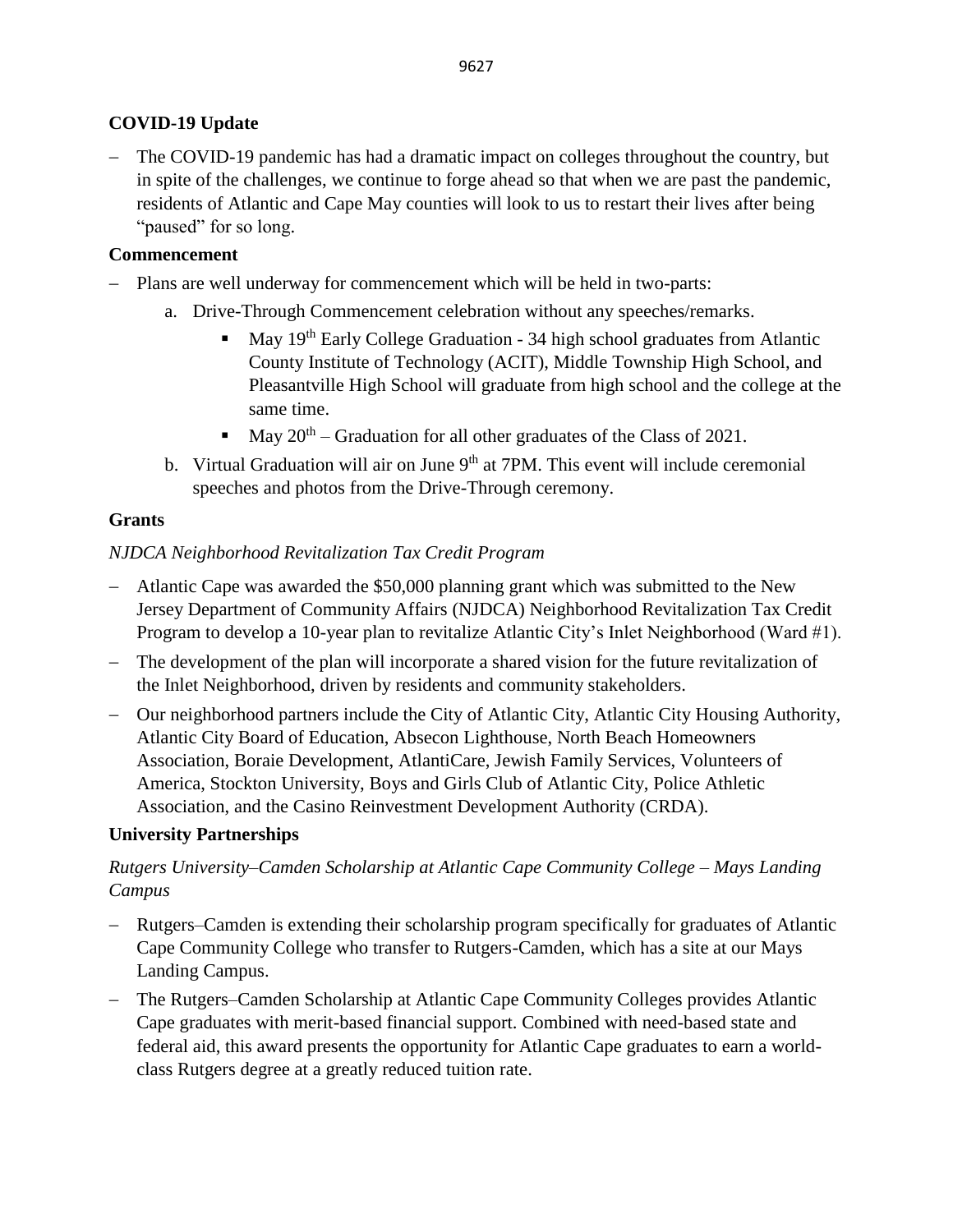− Sixty-one (61) Atlantic Cape graduates received a total of **\$190,857** in support from this scholarship when they enrolled at Rutgers University–Camden for the 2020-21 academic year.

### **Recognitions for Accessibility**

- − Atlantic Cape has been recognized many times for our implementation of Blackboard Ally, which enhanced the accessibility of the college's online education, and for our great strides in making Atlantic Cape accessible to all students.
- − Blackboard recently debuted *The Book of Ally: Discoveries Along the Journey of Inclusion*, an e-text summarizing accessibility trends, case studies, and the Ally Tour visits, which features Atlantic Cape and quotes from students, faculty, and staff.

### **Student Accomplishments**

- − Atlantic Cape students Lily Chowdhury and Rose Melanie Shaw (graduating members of Phi Theta Kappa) have been named to the *2021 New Jersey All-State Academic Team*. This group of Phi Theta Kappa (PTK) students, from each of the state's 18 community colleges, represent the very best that community colleges have to offer in academic excellence, leadership, and community service.
- − The New Jersey Council of County Colleges (NJCCC) is honoring the *2021 New Jersey All-State Academic Team* for their talent, innovation and dedication, and is recognizing their outstanding achievements and exceptional service to their communities and colleges as members of Phi Theta Kappa.
- − Dr. Gaba congratulated Ms. Chowdhury and Ms. Shaw for this recognition, and thanked Professor Effie Russell, advisor to PTK for her work with this group of exemplary students.

## **Alumni Accomplishments**

### *Distinguished Alumni - 2021*

- − Atlantic Cape will be honoring four outstanding alumni with the "Distinguished Alumni Award." The recipients will be recognized at a virtual ceremony on April 28, 2021.
- − Dr. Gaba spoke about each of the recipients:
	- o Overall Distinguished Alumni Award Category (open to all graduates):
		- Madeline Quinn Seidenstricker, Class of 1971, Liberal Arts Education Option, A.A.
		- Donna Vassallo, Class of 1985, Hospitality Management, A.A.S.
	- o Young Alumni Achievement Award (graduates 40 years of age and younger)
		- Pamela Shute, Class of 2006, Liberals Arts Education Option, A.A.
		- Harry Walk, Class of 2009, General Studies, A.S.

## *Nate Evans, Jr., '15 – Alumni Success Story*

− Nathan Evans earned an Associate in Arts degree in Communication from Atlantic Cape in 2015, and graduated from Rowan University in May 2019 with a B.A. in Liberal Studies.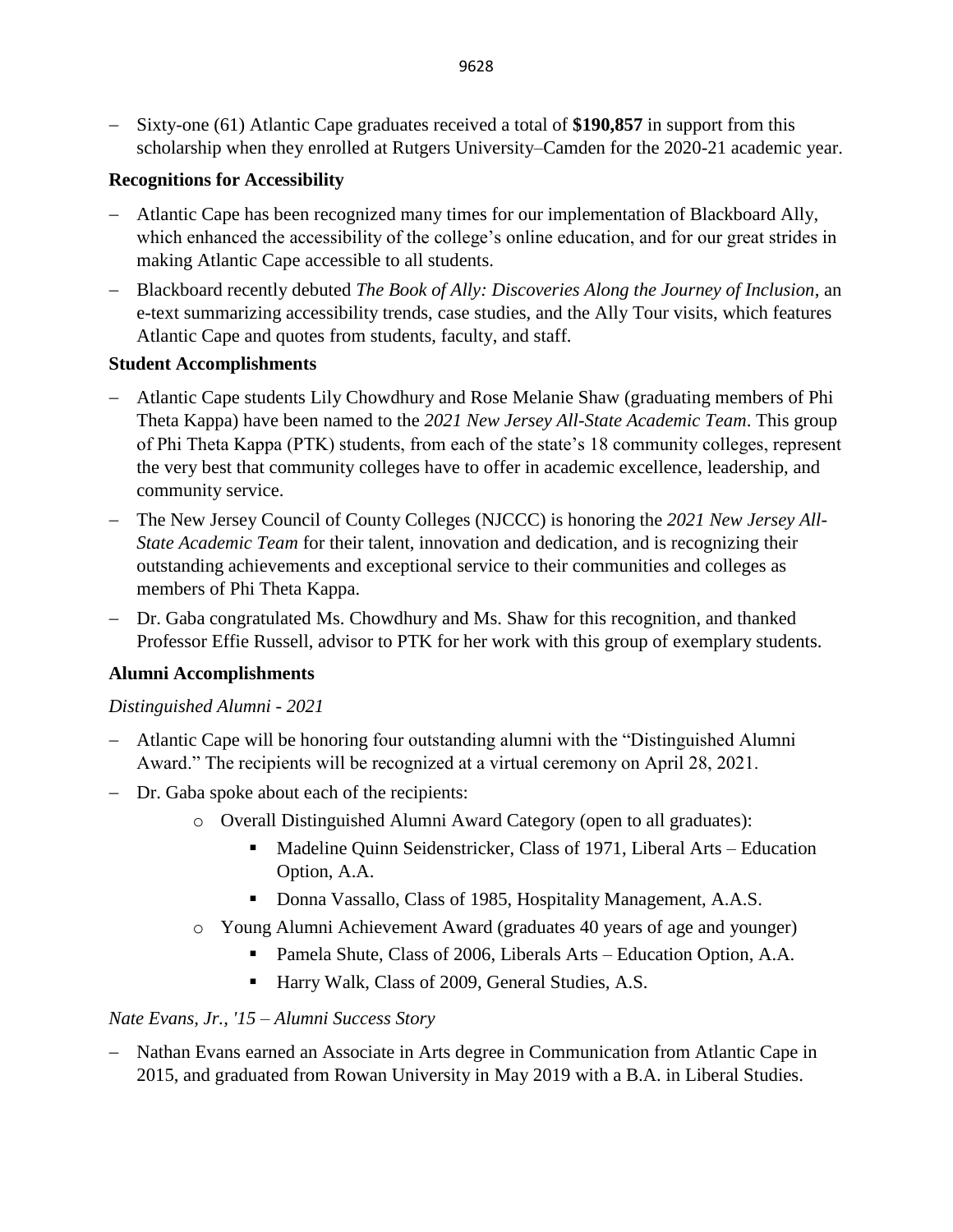Evans formed his own business in the fitness/wellness industry and has served as a youth empowerment speaker and coach.

- − As a mentor and mental health advocate, Evans has focused his attention on bringing awareness and developing solutions to mental health issues in African American and underserved communities.
- − In October 2020, Evans joined the team at the Boys and Girls Club of Atlantic City as the organization's Teen Center Director at the newly opened MGM Resorts International Teen Center for Economic Youth Development and College Readiness.
- − In October 2020, Evans published a book, *I Love You, Letters of Love from Black Men to Black Boys*.
- − Evans was named one of Atlantic Cape's 2019 President's Distinguished Alumni Award recipients in the "Top Four Under 40" category.

*Secretary's Note-The President's full monthly report is posted on the Board webpage.*

## **Inside the College**

- John Piazza, Chief Information Officer, presented on "Technology Plan FY2021-FY2025".
- − Piazza responded to an inquiry about the college's ability to recover from a cyber-attack or damage to the campus data center. He noted that we have the ability to revert to backup data and the disaster recovery site will ensure additional security.

## **VI. COMMENTS FROM THE PUBLIC**

- − Chairperson Kennedy called for comments from the public on agenda items.
- None noted.

## **VII. CONSENT RESOLUTONS**

− McAlister read the following consent resolutions.

**Res. #93** Regular Session Minutes (March 23, 2021)

### **Res. #95**

## **Personnel Action**

*Appointments*: **Patricia Hickson**, appointed to the position of Security Officer I effective April 28, 2021 at an annual salary of \$31,563; **Christine Matos**, appointed to the position of Director, High School Initiatives effective June 1, 2021 at an annual salary of \$74,432; **Valerie Warren**, appointed to the position of Temporary Office Assistant, Financial Aid effective April 28, 2021 at an annual salary of \$31,563.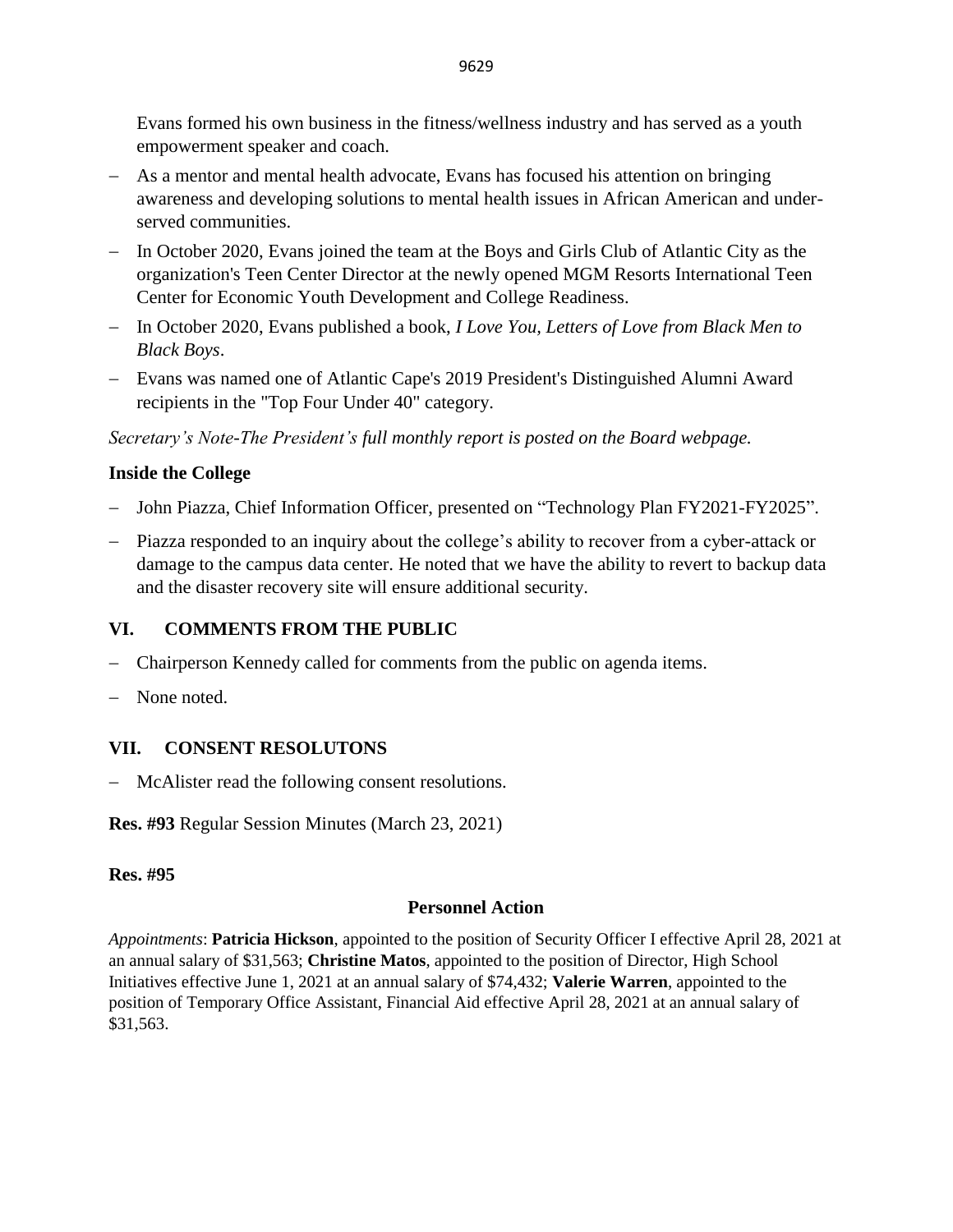### **Res. #95A**

#### **Retirement – Barbara Long, Specialist, Nursing and Health Sciences**

*Acknowledge*: retirement of **Barbara Long**, Specialist, Nursing and Health Sciences, effective August 1, 2021.

#### **Res. #95B**

#### **Memorandum of Agreement – Summer Schedule**

Memorandum of Agreement between the Board of Trustees and the Atlantic Cape Community College Organization of Supervisory and Administrative Personnel (ACCOSAP), Supportive Staff Association (SSAACCC), and Teachers, Librarians and Counselors (TLC) to modify the Summer Schedule so that it begins on Monday, May 24, 2021 and ends on August 13, 2021.

#### **Res. #98**

#### **Dr. Natasha Corbitt - 54th Annual Commencement Keynote Address**

To grant an honorary Associate in Science degree to Dr. Natasha Corbitt in recognition of her admirable accomplishments and serving as keynote speaker at the Atlantic Cape 2021 Commencement Ceremony.

#### **Res. #99**

#### **Policy Updates**

Policy No. 920 *Testing & Inspection of Fire and Life Safety Detection and Suppression Systems* Policy No. 926 *Stormwater Pollution Prevention*

To reaffirm Policy No. 920 *Testing & Inspection of Fire and Life Safety Detection and Suppression Systems* and Policy No. 926 *Stormwater Pollution Prevention* with minor revisions.

#### **Res. #97**

#### **Atlantic County Radio Network (ACRN) License Agreement**

To enter into a seven (7) year agreement with the County of Atlantic to participate in the Atlantic County Radio Network (ACRN).

### **Res. #55 Revised**

#### **Award of Bids**

| <b>Number</b>  | <b>Item and Vendor Information</b>                                                                | Amount       |
|----------------|---------------------------------------------------------------------------------------------------|--------------|
| Bid Exempt 890 | Information Technology Infrastructure Upgrades                                                    | \$479,098.80 |
|                | <b>CARES</b> Act Higher Education Emergency Relief Fund<br>- Institutional Portion (Grant Funded) |              |
|                | <b>Continental Resources</b>                                                                      |              |

Mt. Laurel, NJ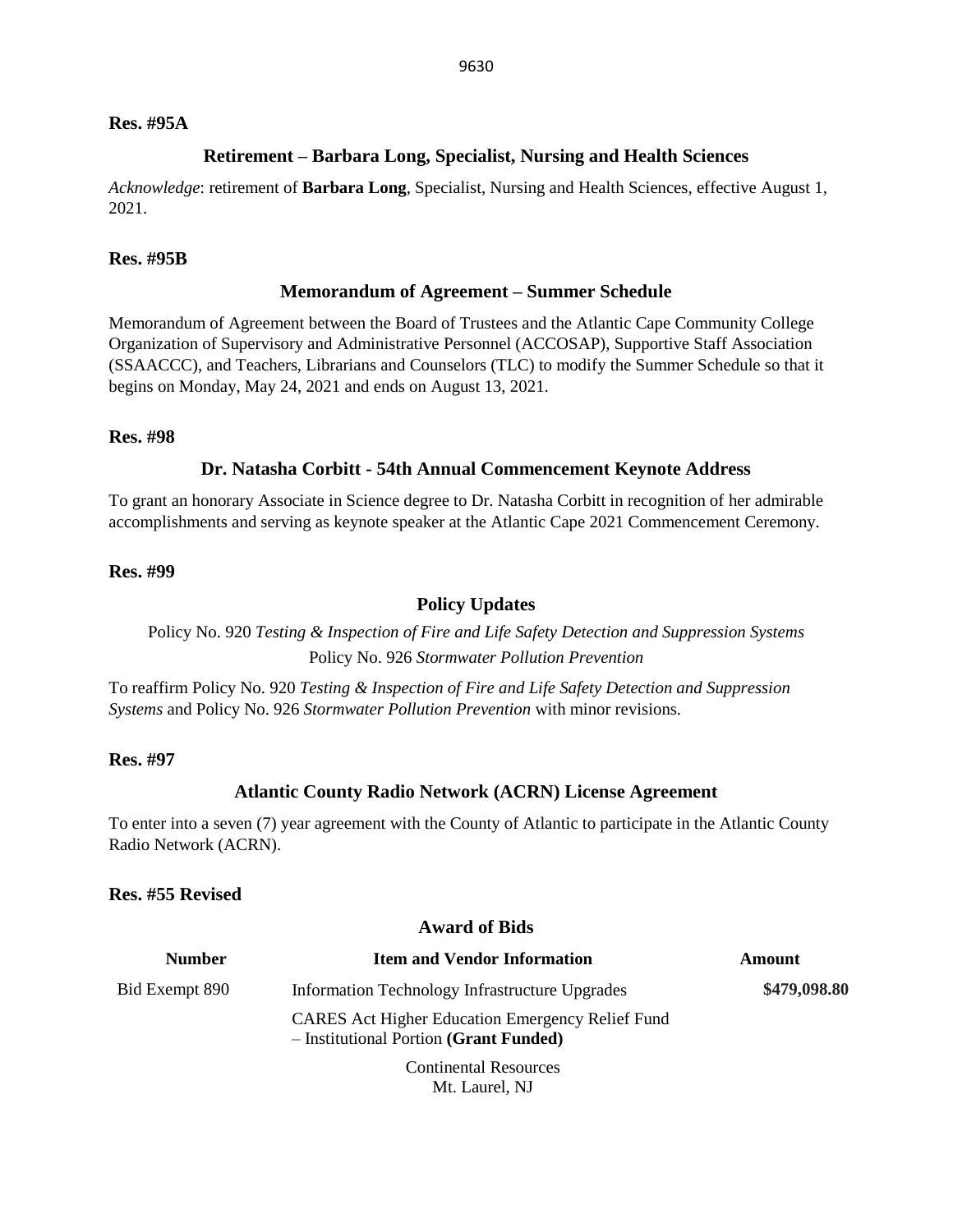### **Award of Bids**

| <b>Number</b>  | <b>Item and Vendor Information</b>                                                                                                                                                               | <b>Amount</b>   |
|----------------|--------------------------------------------------------------------------------------------------------------------------------------------------------------------------------------------------|-----------------|
| Bid Exempt 898 | <b>Adult Basic Skills</b>                                                                                                                                                                        | \$172,213.00    |
|                | Consolidated Adult Basic Skills and Integrated English<br>Literacy and Civics Education Grant Program                                                                                            | (not to exceed) |
|                | Cape May County Technical School<br>Cape May Court House, NJ                                                                                                                                     |                 |
| Bid Exempt 899 | "TalkCampus" Mental Health Application (3-year Contract)                                                                                                                                         | \$17,550.00     |
|                | Governor's Emergency Education Relief Fund (GEERF) /<br>High Education Emergency Relief Fund (HEERF) -<br><b>Institutional Portion (Grant Funded)</b>                                            |                 |
|                | TalkLife, Ltd.<br>Marlton, NJ                                                                                                                                                                    |                 |
| Bid Exempt 900 | Receiving Department Delivery Vehicle<br>Repair & Replacement Fund                                                                                                                               | \$24,089.50     |
|                | DFFLM, LLC.                                                                                                                                                                                      |                 |
|                | Trading As Ditschman Ford<br>Flemington, NJ                                                                                                                                                      |                 |
| Bid Exempt 901 | Engineering Design Services - Cooling Tower and<br><b>Emergency Generator</b>                                                                                                                    | \$21,500.00     |
|                | <b>Chapter 12</b>                                                                                                                                                                                |                 |
|                | DaVinci Engineering Group, LLC<br>Woodbury, NJ                                                                                                                                                   |                 |
| Bid Exempt 903 | <b>Equipment for Atlantic County Radio Network</b>                                                                                                                                               | \$96,970.25     |
|                | Repair & Replacement Fund                                                                                                                                                                        |                 |
|                | <b>Tactical Public Safety</b><br>West Berlin, NJ 08091                                                                                                                                           |                 |
| Bid Exempt 904 | Vaddio Videoconferencing System                                                                                                                                                                  | \$126,429.37    |
|                | Higher Education Emergency Relief Fund-II (HEERF II) -<br>CRRSAA - Institutional Portion (Grant Funded)                                                                                          |                 |
|                | <b>Troxell Communications</b><br>Lumberton, NJ                                                                                                                                                   |                 |
| Bid Exempt 905 | Splash Guards                                                                                                                                                                                    | \$29,064.00     |
|                | Coronavirus Relief Fund (CRF) / Higher Education<br>Emergency Relief Fund-II (HEERF II) / Governor's<br>Emergency Education Relief Fund (GEERF) – Institutional<br><b>Portion (Grant Funded)</b> |                 |
|                | Affordable Interior Systems<br>Leominster, MA                                                                                                                                                    |                 |
|                | In Care of W.S. Goff Company, Inc.<br>Mays Landing, NJ                                                                                                                                           |                 |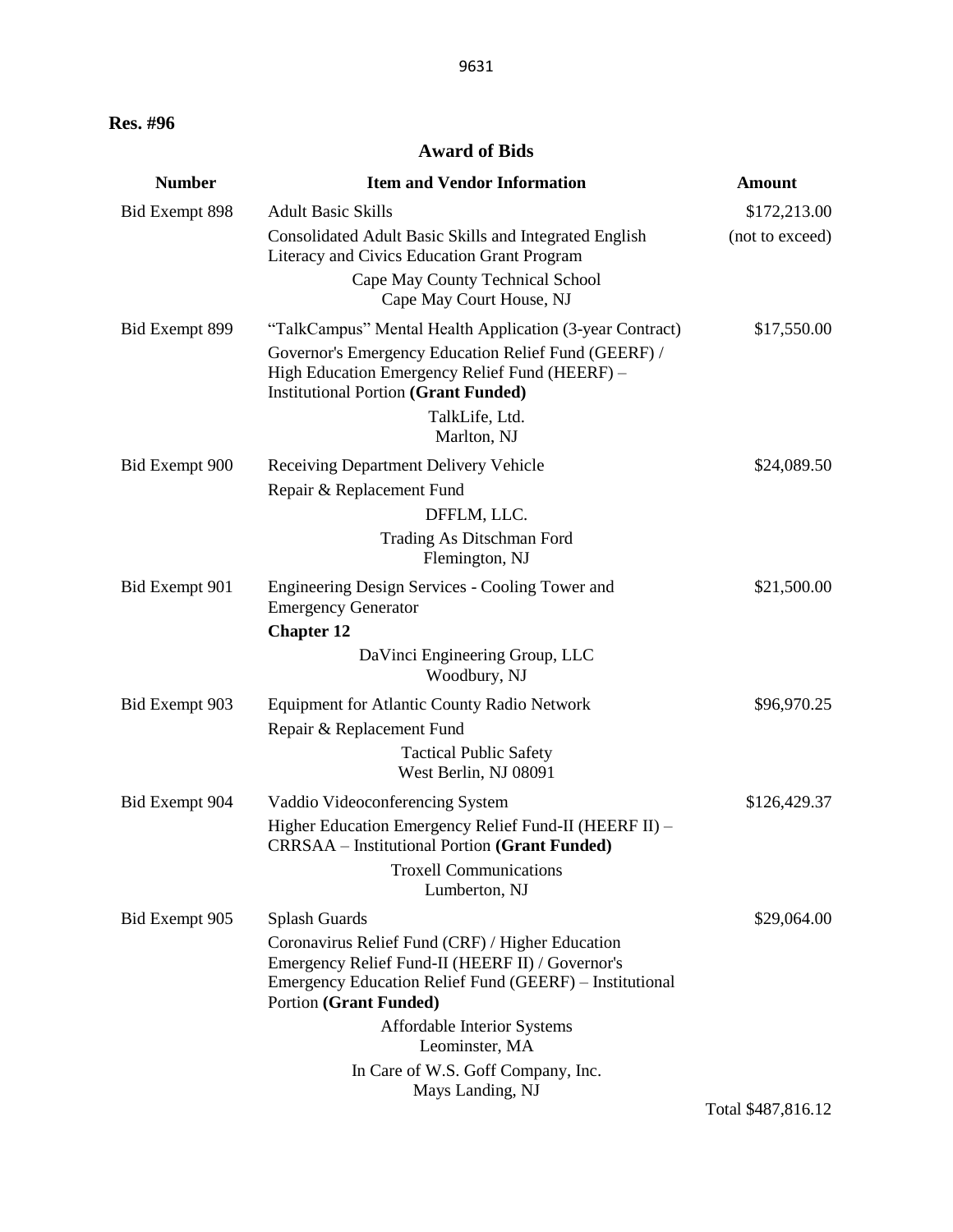### **Res. #100**

## **Application and Acceptance of Strengthening Career and Technical Education for the 21st Century Act Funds ("Perkins")**

To apply for and accept the Strengthening Career and Technical Education for the 21st Century Act funds for an amount equal to Atlantic Cape's allocation as determined by the State of New Jersey Department of Education for the fiscal year ending June 30, 2022.

### **Res. #102**

## **U.S. Embassy in Brazil Grant – Collaboration for Remote English as a Second Language (ESL) Courses**

To apply for a grant from the U.S. Embassy in Brazil and, if awarded, to accept an allocation up to \$20,000 to provide the opportunity for Brazilian students at the Federal Institute of Mato Grosso (IFMT) to attend an Atlantic Cape advanced ESL course remotely in Fall 2021, with the grant to cover students' tuition, fees and required materials for ESLN 092/100, to help support the mission of the U.S. Embassy by furthering English language education and understanding of American culture.

### **Res. #103**

### **State of New Jersey Labor and Workforce Development's Workforce Innovation and Opportunity Act (WIOA) Title II Grant**

To submit an application to the Workforce Innovation and Opportunity Act (WIOA) Title II, Adult Education and Family Literacy – Consolidated Adult Basic Skills (ABS) and Integrated English Literacy and Civics Education (IELCE) Grant Program, submitting a 4-year competitive grant application covering State Fiscal Years 2022, 2023, 2024 and 2025, and, if awarded, to accept a total grant of \$720,556 over the term of July 1, 2021 – June 30, 2022, with Atlantic County services (through Atlantic Cape) to receive \$511,396; Cape May County services (through Cape May County Technical School District) to receive \$184,160; and Atlantic County-Cape May County services (through Literacy Volunteers Association Cape-Atlantic Inc.) to receive \$25,000.

### **Res. #97 Rev. (FY20)**

### **New Jersey Department of Community Affairs Planning Grant**

To accept a \$50,000 planning grant from the New Jersey Department of Community Affairs (NJDCA) Neighborhood Revitalization Tax Credit Program to develop at 10-year plan to revitalize Atlantic City's Inlet Neighborhood (Ward #1).

#### **Res. #101**

## **Consulting Services for the New Jersey Department of Community Affairs Neighborhood Revitalization Tax Credit Program**

Consulting services with Rutala Associates, LLC for the development of a 10-year plan to revitalize Atlantic City's Inlet Neighborhood (Ward #1) for \$40,000 funded by the New Jersey Department of Community Affairs (NJDCA) Neighborhood Revitalization Tax Credit Planning Grant.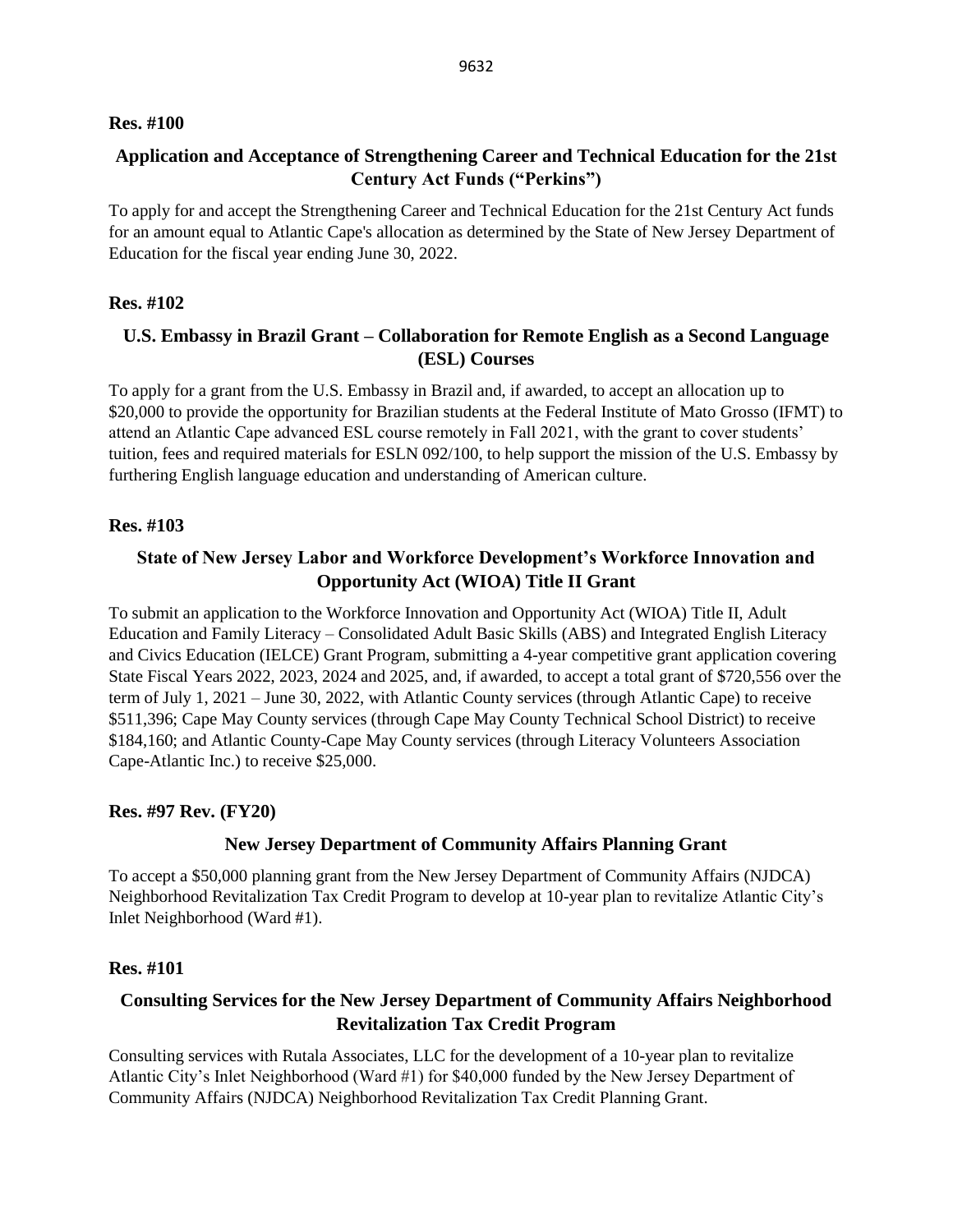**Res. #104** Executive Session

− Trustee Lefke motioned to approve consent resolutions; Trustee Mento seconded.

ROLL CALL: ALL AYES NO NAYS ABSTENTIONS – Trustee Byrne and Trustee Previti abstained from Res. #93.

Motion carried.

### **VIII. BUDGET REPORT**

− Trustee Money reported under Resolution #2 and Res. #78 – Regular Resolutions.

### **IX. REGULAR RESOLUTIONS**

**Res. #94** FY21 Financial Statement for nine months ended March 31, 2021.

- − Trustee Money stated the following:
- − As of March 31, 2021, the College has earned 85.85% of budgeted revenues and expended 66.76% of budgeted expenditures. Revenue is tracking -4.6% down from this time last year, and expenditures are lower at -9.8%.
- − This report reflects the recovery of nearly \$900,000 in Fall tuition and fees revenue loss through the HEERF II grant. Because of cost reduction strategies and the use of Coronavirus Relief funding, management projects FY21 to be within the budgeted margin.
- − Trustee Torres motioned to approve Resolution #94, Trustee Money seconded.

ROLL CALL:

ALL AYES NO NAYS NO ABSTENTIONS Motion carried.

### **Res. #95C**

### **Personnel Action**

*Promotions*: Gorgianne Giordano, Human Resources Specialist promoted to Human Resources Information Specialist effective April 28, 2021 at a salary of \$50,377; Barbara Kozek, Assistant Director, Adult Basic Education ESL/HSE promoted to Director, Adult Literacy and Integrated Education Programs effective April 28, 2021 at a salary of \$83,696; Sherwood Taylor, Director, Workforce Development promoted to Senior Director, Workforce Development effective April 28, 2021 at a salary of \$96,147;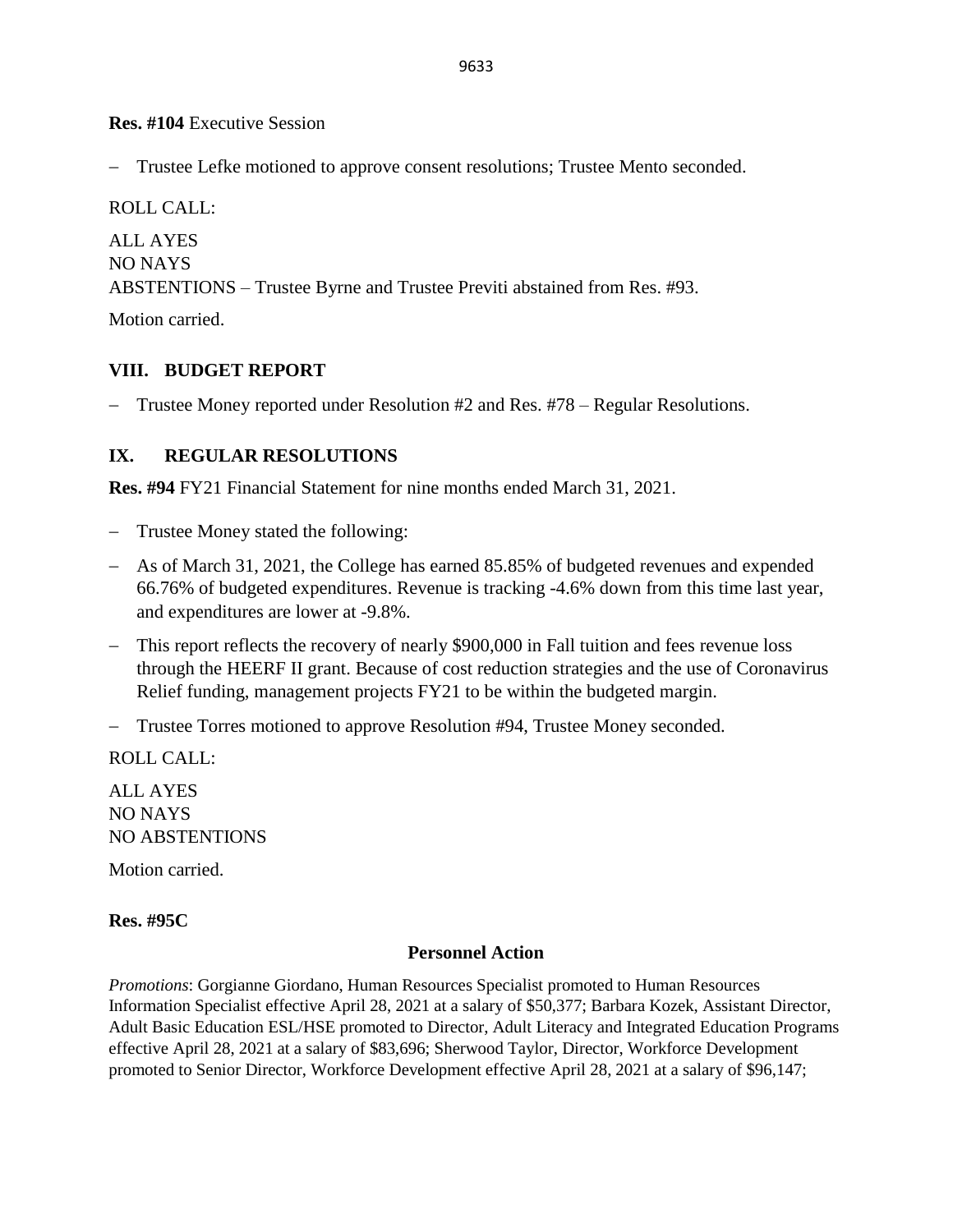Stacey Zacharoff, Director, Center for Student Success promoted to Senior Director, Center for Student Success effective April 28, 2021 at a salary of \$81,493.

- Trustee Parker spoke about the promotions, recognizing those employees who have advanced their education and are now progressing in their careers at the college.
- − Trustee Previti motioned to approve Resolution #95C, Trustee Byrne seconded.

ROLL CALL:

ALL AYES NO NAYS NO ABSTENTIONS

Motion carried.

## **X. COMMITTEE REPORTS**

## PERSONNEL AND BOARD DEVELOPMENT

− There was no report under the Cunningham-Ruiz Bill.

## **XI. FOUNDATION REPORT**

Trustee Furman reported on behalf of the Foundation.

- − As Community College Month comes to a close, Trustee Furman reported that 18 New Jersey community colleges have *Proven* to support students in need. For example, community colleges provided \$8.5 million in scholarships to students in FY20 thanks to the generous donors and supporters of NJ community college students. Atlantic Cape has done exceptionally well in a pandemic year, providing \$650,763 in scholarships, \$18,856 in other programs including the Emergency Fund, and donated \$65,000 to the College towards administrative expenses. This year's scholarship awards exceeded last year's by more than \$35,000.
- The Foundation had a clean FY20 audit with no findings.
- Two 50/50 Raffle tickets were mailed to each Trustee. Trustee Furman thanked those who purchased their tickets and asked that Trustees continue to send in the ticket stubs with payment in the self-addressed envelope provided. If you are unable to sell or purchase the tickets, please notify Ms. McAlister and return the ticket as soon as possible. The drawing is June 25.
- − The Baseball Field Renovation Capital Campaign is in full swing. Those who would like to contribute to this campaign, or know someone who would, should contact Ms. McAlister. We will resend the opportunities to everyone.
- − Lastly, the Gala Goes Al Fresco event is scheduled for June 23 from 6-9PM, at Harrah's outside near the Waterfront Conference Center. No gowns or tuxes required; a casual, fun, summer event is planned. The new capacity for outdoor events is 500. To date 350 tickets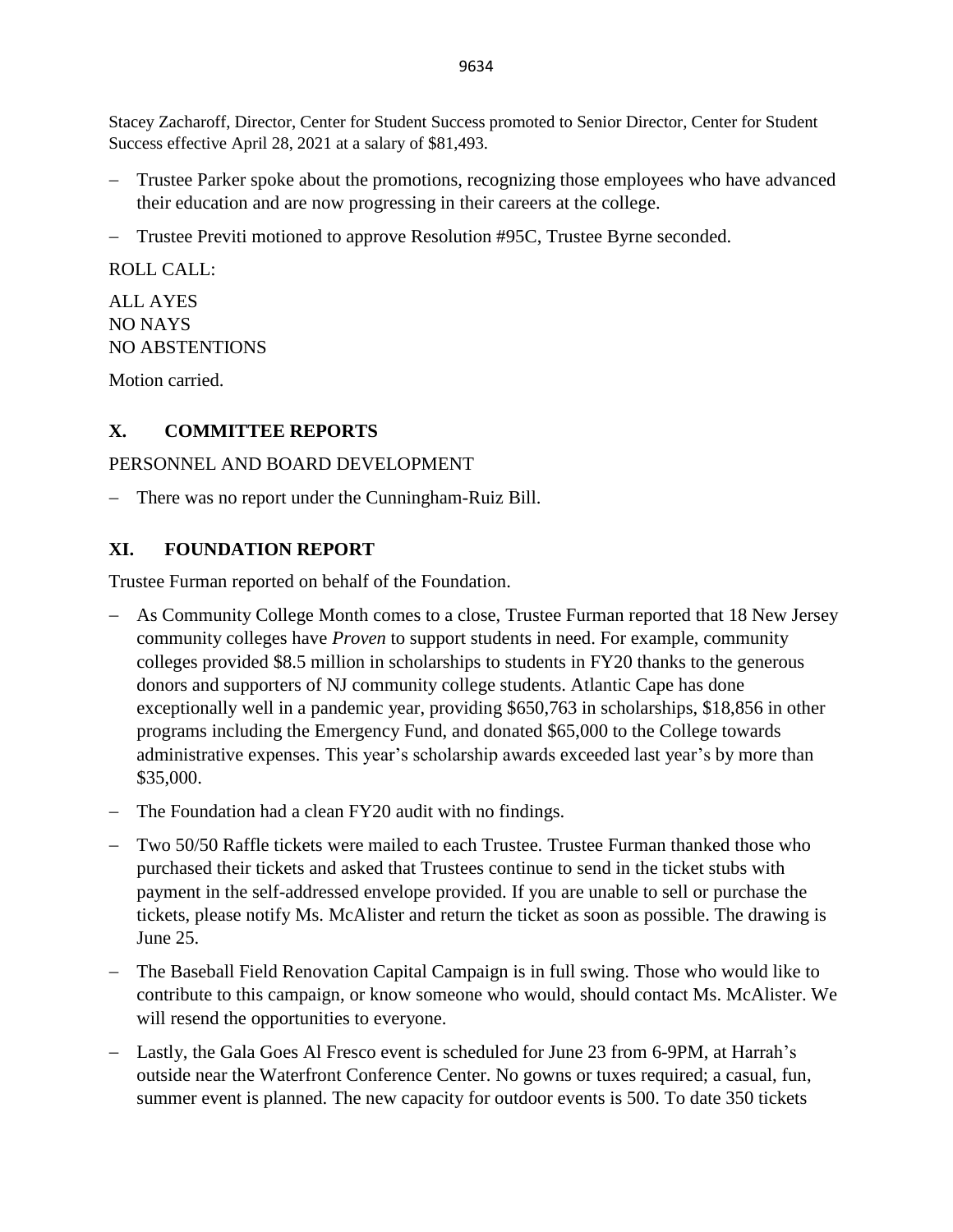have been sold, mostly by sponsors and tables of 10. Nearly 30 of the area's best Restaurants, Breweries and Distilleries are participating, and the Dirty Dozen Dance Band will be playing during the event. Harrah's is our premier sponsor, along with Borgata, Bally's, Petro Cohen Petro Law Firm, Ocean Resorts, and MEET AC, to name a few. We are truly thankful for their continued support. Tickets can be purchased online at [atlantic.edu/gala.](http://www.atlantic.edu/gala) Tickets are \$150 this year with sponsorships starting at \$3,500. These sponsors will be located under the tent. Reserved tables are available at \$2,000.

# **XII. NEW JERSEY COUNCIL OF COUNTY COLLEGES (NJCCC)**

Dr. Gaba reported the following:

- − The Council continues to advocate for an increase in the state appropriations to community colleges. The Governor's budget proposes an additional \$5M in operating aid to community colleges (the first increase in 13 years). However, the Council continues to advocate for the original \$10M requested. Currently, state operating aid now accounts for less than 15% of the total budget for our state community colleges. Advocacy efforts for the additional \$5M have been underway including my testimony this morning.
- − The Community College Opportunity Grant (CCOG) was signed into law on February 22, 2021. The Council is turning their attention to raising statewide awareness of this opportunity for both traditional and adult students.
- − The Office of the Secretary of Higher Education (OSHE), the Higher Education Student Assistance Authority (HESAA), and the Council are working together to ensure we collectively create an informative, extensive, and appealing marketing campaign to promote CCOG specifically, and enrollment in community colleges more broadly, on a statewide basis.
- − A \$380,000 Marketing Campaign will be launched soon:
	- o OSHE \$230,000
	- o HESAA \$50,000
	- o Colleges \$100,000 (Atlantic Cape \$5,000)

# **XIII. OTHER BUSINESS**

− Chairperson Kennedy reminded the Trustees that the Board Retreat is scheduled for May 3, 2021 at 1PM via Zoom. A packet will be mailed to Trustees this week in preparation for the Retreat.

## **XIV. COMMENTS FROM THE PUBLIC**

− Caesar Niglio, President of the Atlantic Cape Community College Education Association (ACCCEA), noted that in the last few weeks, food boxes have been distributed to students through the NJEA, which included chicken, beef, and potatoes. Fifty (50) boxes were given to students. The next event will be held in early May and will feature fresh produce boxes for students.